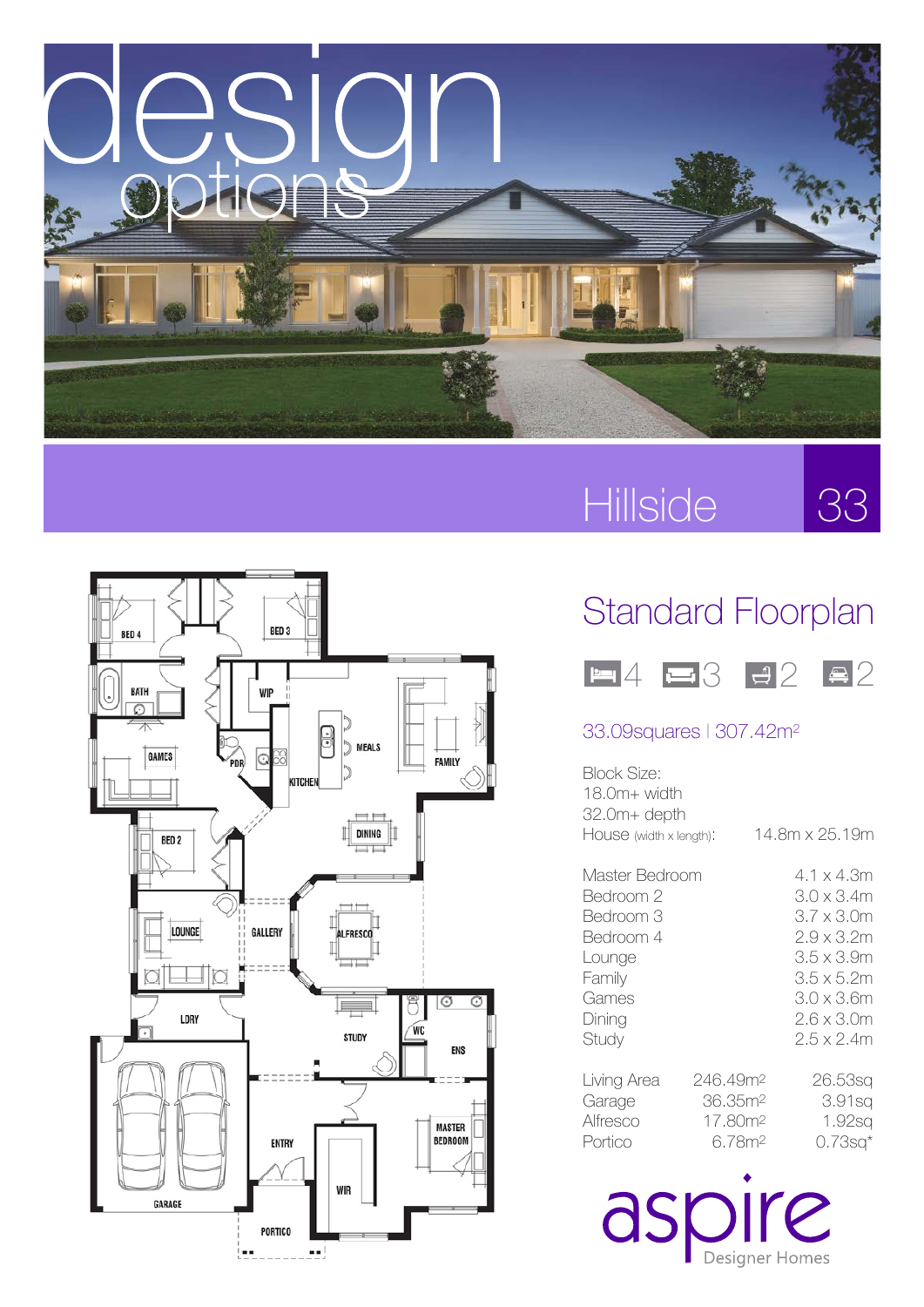# Hillside 33



Minimum lot widths and depth may vary due to Council requirements and estate guidelines. Geographical zones apply. Sizes based on standard facade. Sizes may vary slightly subject to facades selected. Brochure is for illustration purposes and should be used as a guide only. Illustrations are not to scale. Garage dimensions are external measurements only. Refer to actual working drawings. Façade photos may contain upgrades.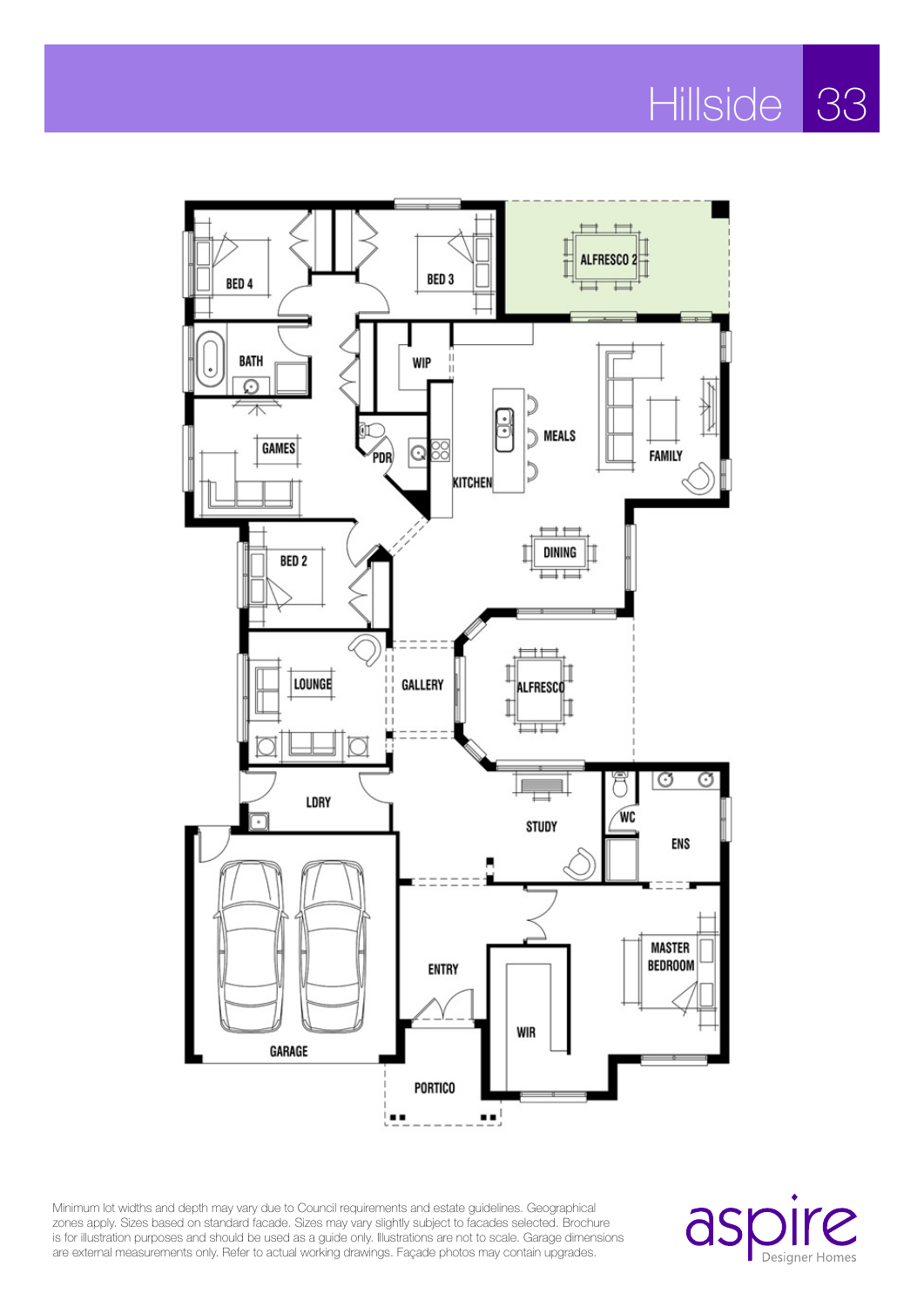## Soaker Tub (to Master Ensuite) Hillside 33

BED<sub>4</sub>

**BATH** 

 $\Omega$ 



**Hillside** 



Minimum lot widths and depth may vary due to Council requirements and estate guidelines. Geographical zones apply. Sizes based on standard facade. Sizes may vary slightly subject to facades selected. Brochure is for illustration purposes and should be used as a guide only. Illustrations are not to scale. Garage dimensions are external measurements only. Refer to actual working drawings. Façade photos may contain upgrades.